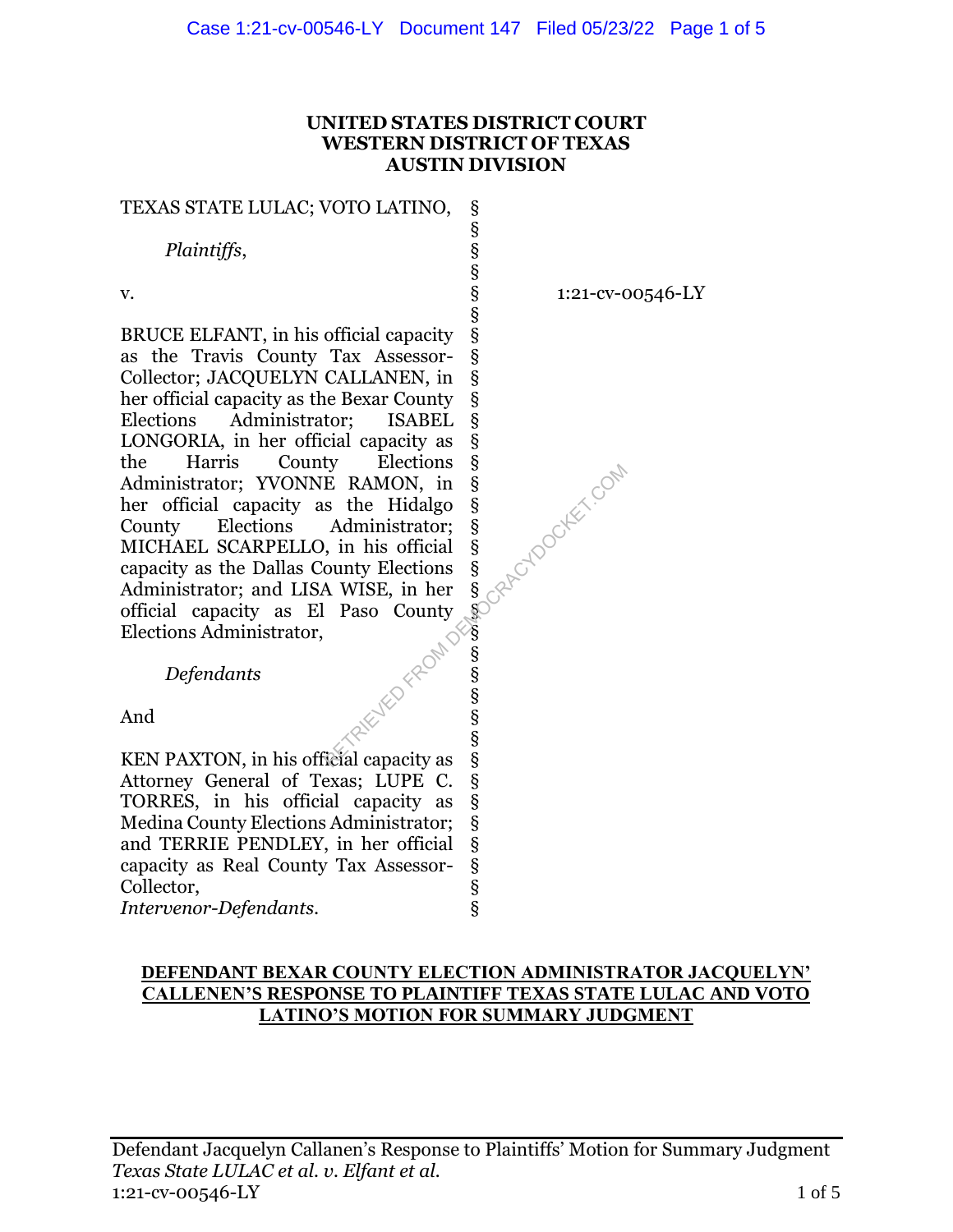Now comes Defendant Jacquelyn Callanen ("Defendant Callanen"), in her official capacity as the Bexar County Elections Administrator, pursuant to Rule 56 of the Federal Rules of Civil Procedure, the Court's January 13, 2022 Scheduling Order governing motions for summary judgment, (Docket No. 102), and the Court's April 29, 2022 Order extending the dispositive motions deadline (Docket No. 136) and respectfully files this response to Plaintiffs' Motion for Summary Judgment and Memorandum of Law in Support (Docket No. 140).

# **I. SUMMARY OF THE PARTIES' CONTENTIONS IN THE PENDING MOTIONS**

On June 22, 2021, Plaintiffs Texas State LULAC and Voto Latino brought suit against Defendant Jacquelyn Callanen in her official capacity as the Bexar County Elections Administrator pursuant to 42 U.S.C. §§ 1983 and 1988. (Docket No. 1). Plaintiffs now move for summary judgment on Counts I, II, and III of their Complaint, and ask the Court to enjoin enforcement of portions of Senate Bill 1111, 87<sup>th</sup> Leg., Reg. Sess. (Tex. 2021). (Docket No. 140 at 1). Specifically, Plaintiffs challenge sections 1 through 5 of Senate Bill 1111, which amended sections 1.015(b), 1.015(f), 15.051(a), 15.052(b), 15.053(a) and 15.054(a) of the Texas Election Code. (Docket No. 140, pg. 1 footnote 1). Plaintiffs contend that these newly enacted portions of the Texas Election Code – which relate to residency for voter registration – violate the First, Fourteenth, and Twenty-Sixth Amendments to the U.S. Constitution by infringing on the rights to free speech and expression, unduly burdening the right to vote, and denying or abridging the right to vote on account of age. (Docket No. 1 at 52-78). RETRIET ENDING MOTIONS<br>
RETRIET ENDING MOTIONS<br>
Lelyn Callanen in her official capac<br>
ursuant to 42 U.S.C.  $\S$  1983 and 1988<br>
Idgment on Counts I, II, and III of the<br>
ent of portions of Senate Bill 1111, 8<br>
at 1). Specific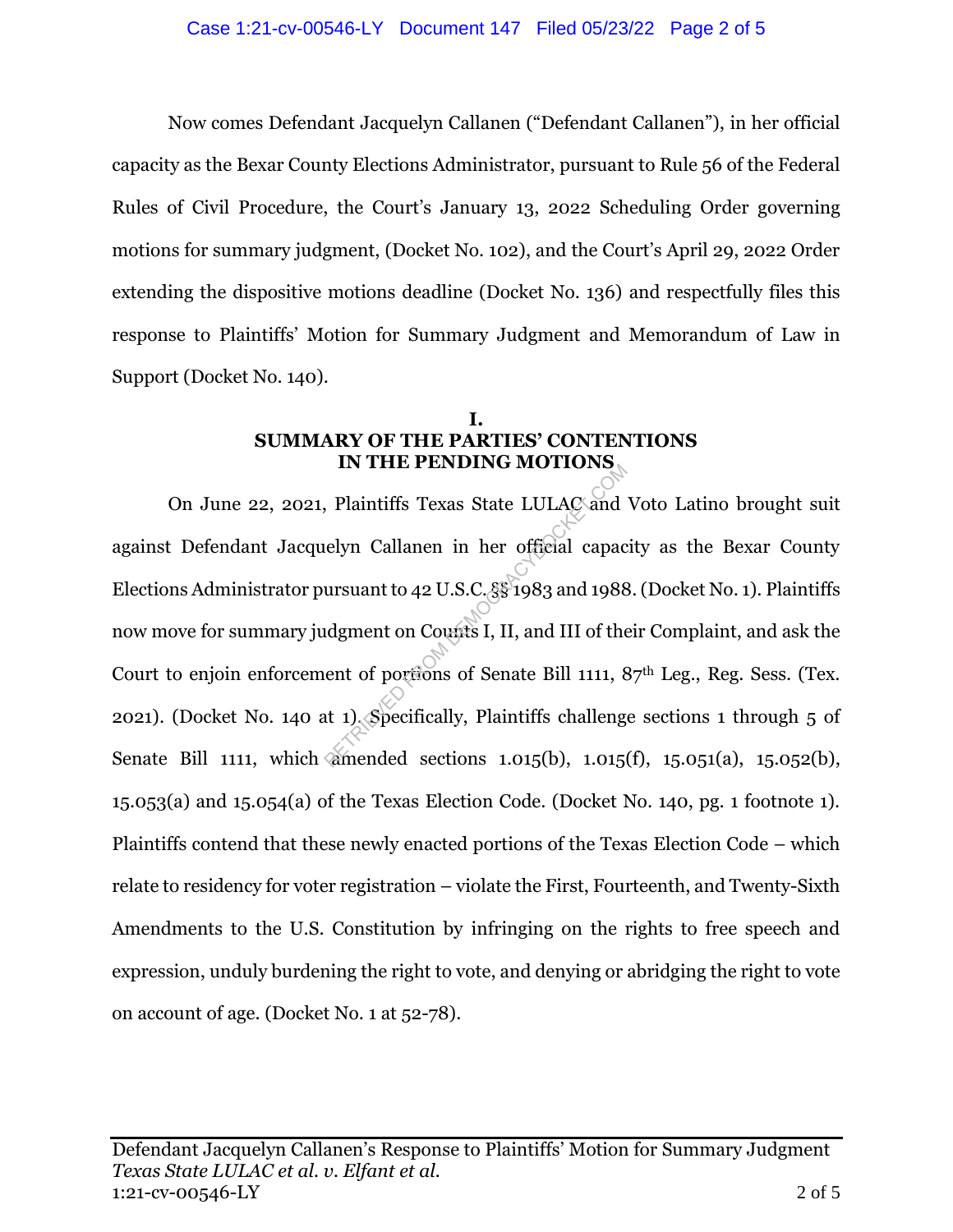#### Case 1:21-cv-00546-LY Document 147 Filed 05/23/22 Page 3 of 5

Intervenor-Defendant Ken Paxton also moves for summary judgment on the grounds that Plaintiffs lack standing to bring their claims; Plaintiffs have not shown that the challenged portions of SB 1111 burden the right to vote and even if Plaintiffs could show a minimal burden, the State's interests outweigh it; and SB 1111 does not violate the Twenty-Sixth Amendment. (Docket No. 138 at II-III). Intervenors-Defendants Lupe C. Torres and Terrie Pendley have noticed their joinder of Intervenor-Defendant Paxton's motion for summary judgment and indicated their agreement with his arguments. (Docket No. 139).

Plaintiffs sued Defendant Callanen for the manner in which she and other named Defendant elections administrators enforce specific portions of the Texas Election Code, referring to SB 1111. (Docket No. 1 at 22-27). Defendant Callanen denies that she has violated any state or federal laws or rights secured under the United States Constitution in conducting her activities as the Bexar County Elections Administrator. (Docket No. 57 at 23). mistrators enforce specific portions of<br>cket No. 1 at 22-27). Defendant Call<br>ral laws or rights secured under the U<br>ss as the Bexar County Elections Adm<br>ENDANT CALLANEN'S RESPOI

# **II. DEFENDANT CALLANEN'S RESPONSE**

Defendant Callanen is not empowered or authorized to change Texas law passed by the Texas Legislature and signed by the Governor. Defendant Callanen's position is that her office will continue to comply with federal and state laws governing voter registration, including the law as determined by this Court or upon appellate review. Defendant Callanen takes no position on the competing claims and positions advanced in the pending summary judgment motions. Defendant Callanen believes that the competing summary judgment motions sufficiently present the legal issues that the Court has been requested to resolve. Accordingly, Defendant Callanen respectfully declines to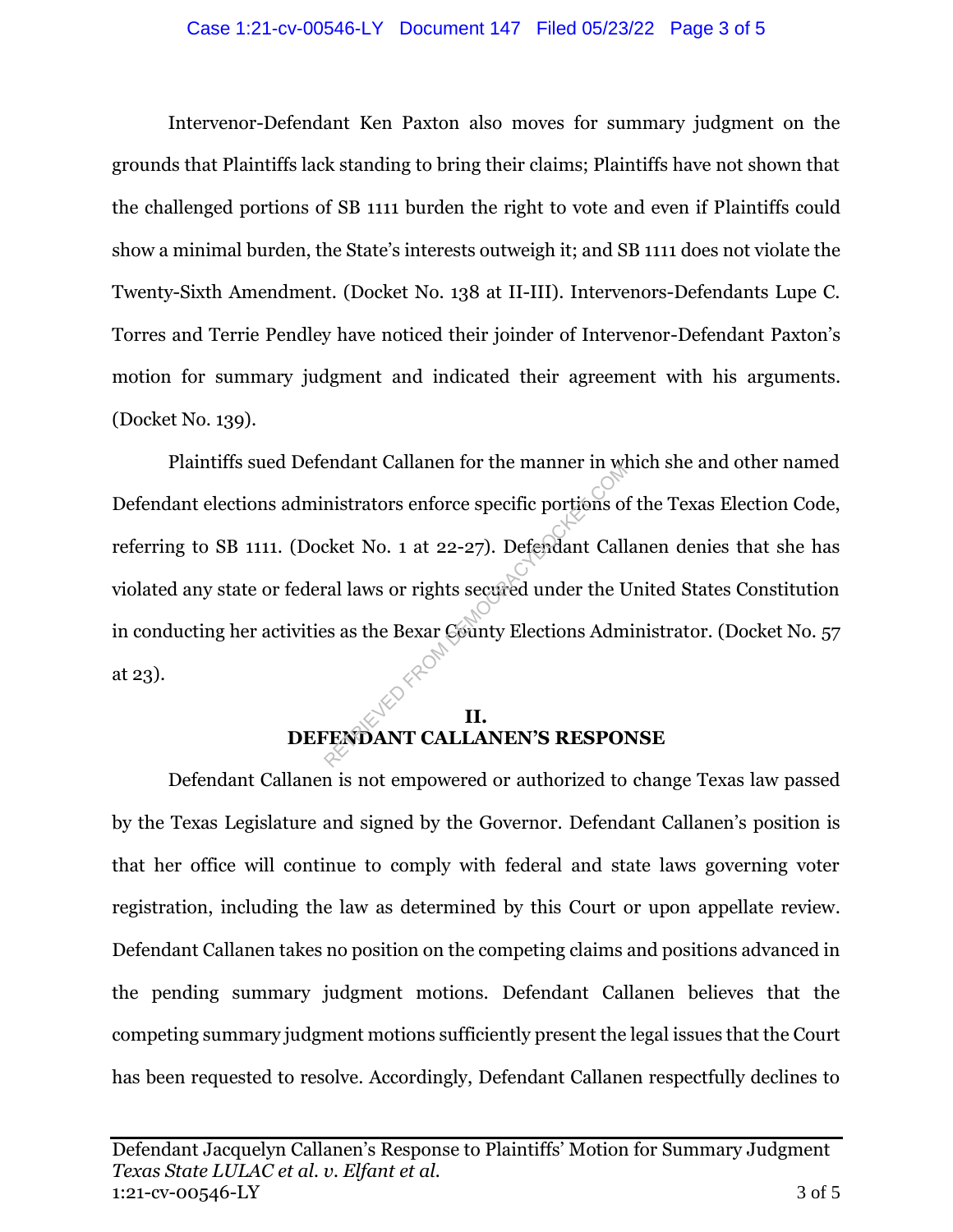present her own brief, as it would not assist the Court in its task of determining the pure issues of law at issue in the respective summary judgment motions, and would instead serve only to increase the costs of litigation to all parties.

Respectfully Submitted,

JOE D. GONZALES Bexar County Criminal District Attorney

Dated: May 23, 2022 By: /s/  $\mathcal{L}$ isa V. Cubriel

**LISA V. CUBRIEL** Bar No. 24045731 Assistant District Attorney, Civil Div. **LARRY L. ROBERSON** Bar No. 24046728 Civil Section Chief 101 W. Nueva, 7th Floor San Antonio, Texas 78205 Telephone: (210) 335-2142 Fax: (210) 335-2773 Lisa.Cubriel@bexar.org lroberson@bexar.org *Attorneys for Defendant Bexar County Elections Administrator Jacquelyn* 

*Callanen*

Defendant Jacquelyn Callanen's Response to Plaintiffs' Motion for Summary Judgment *Texas State LULAC et al. v. Elfant et al.* 1:21-cv-00546-LY 4 of 5

RETRIEVED FROM DEMOC